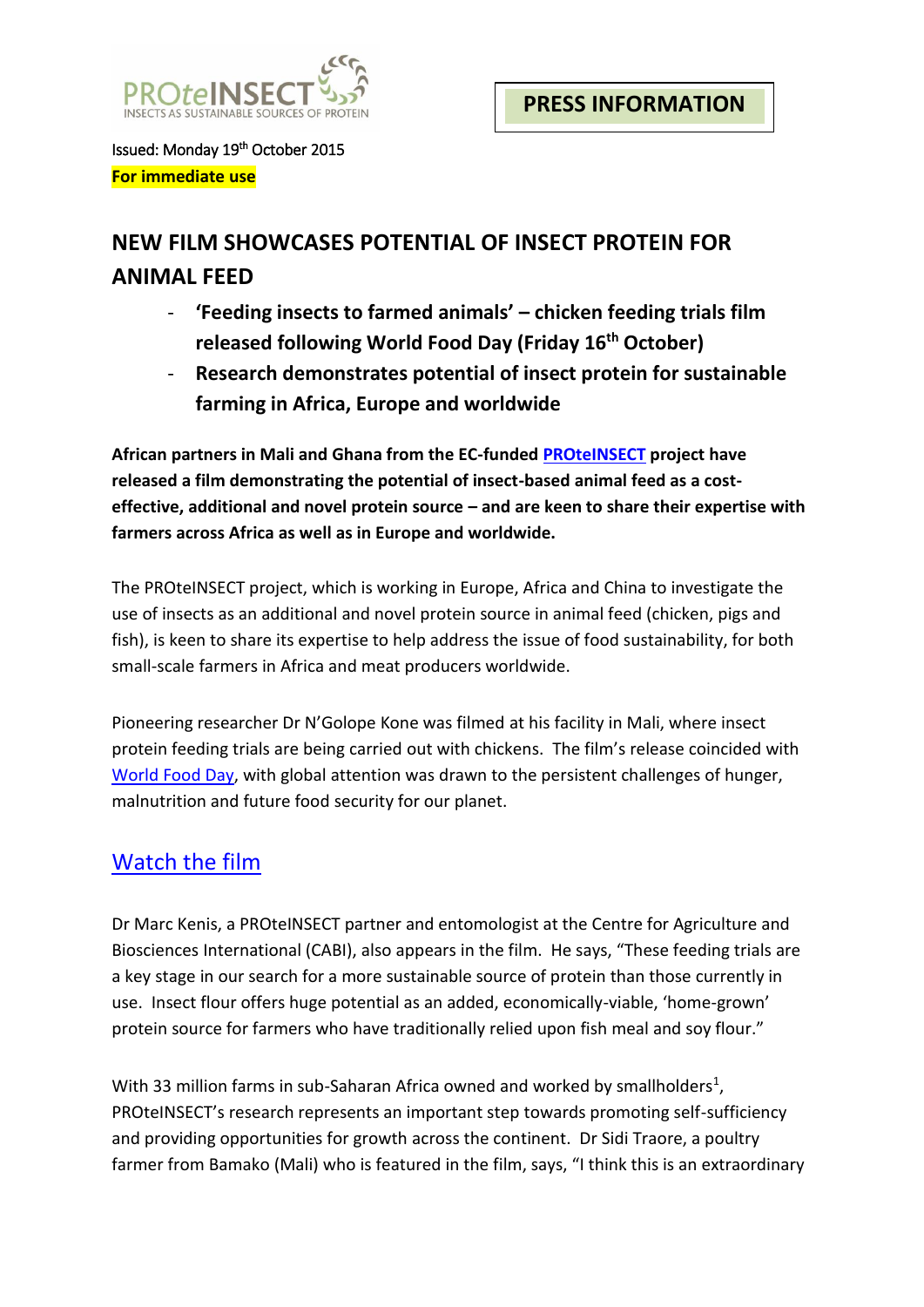opportunity because currently it is very difficult to have a stable and affordable food production which can provide enough protein."

The ongoing search for additional, sustainable sources of protein is also on the agenda in Europe, where it is recognised that the protein deficit and our increased reliance on imported sources of protein need to be addressed. The European Food Safety Authority (EFSA) recently published its scientific opinion on the comparative risks of insects as a source of protein for food and feed.

EFSA recognises that in parts of the world outside the EU such as Africa, insect-based feed is an emerging agricultural practice, which could pave the way for the adoption of 'novel feeds' in European farming.

An important consideration for African feed producers, however, will be potential restrictions placed on importing meat from animals reared on insect protein into Europe. The film also acknowledges that further safety testing is essential before such meat is widely available for human consumption.

"This film makes a valuable contribution to the current discussion surrounding insect protein for animal feed," says Dr Elaine Fitches, PROteINSECT project co-ordinator. "The video will raise awareness of our work and showcase our African partners' expertise potentially to a wider audience than ever before - whilst encouraging and informing debate around the benefits and challenges of using insects to support sustainable farming methods across the world."

To support global meat and fish producers and to enlighten ongoing discussions resulting from the EFSA opinion, PROteINSECT will continue to publish its research findings from Europe, China and Africa on processing, production, quality, safety and consumer acceptance of insect protein for animal feed.

## ENDS/ Contacts & Notes follow

### Media information contact:

Kate Viggers/Rhonda Smith - Minerva UK - +44(0)1264-326427 - +44(0)7887-714957 [press@proteinsect.eu](mailto:press@proteinsect.eu) Interviews available with Elaine Fitches, PROteINSECT Co-ordinator/FERA

### Notes for Editors:

- 1. Statistic citation: [Food Tank](http://foodtank.com/news/2014/03/release-food-tank-by-the-numbers-family-farming-report)
- 2. PROteINSECT survey on production and use of insect protein for animal feed can be accessed [here](http://www.proteinsect.eu/index.php?id=2)
- 3. PROteINSECT's summary report on current European legislation concerning insect protein and animal feed is available to view and download [from the project website](http://www.proteinsect.eu/index.php?id=3)